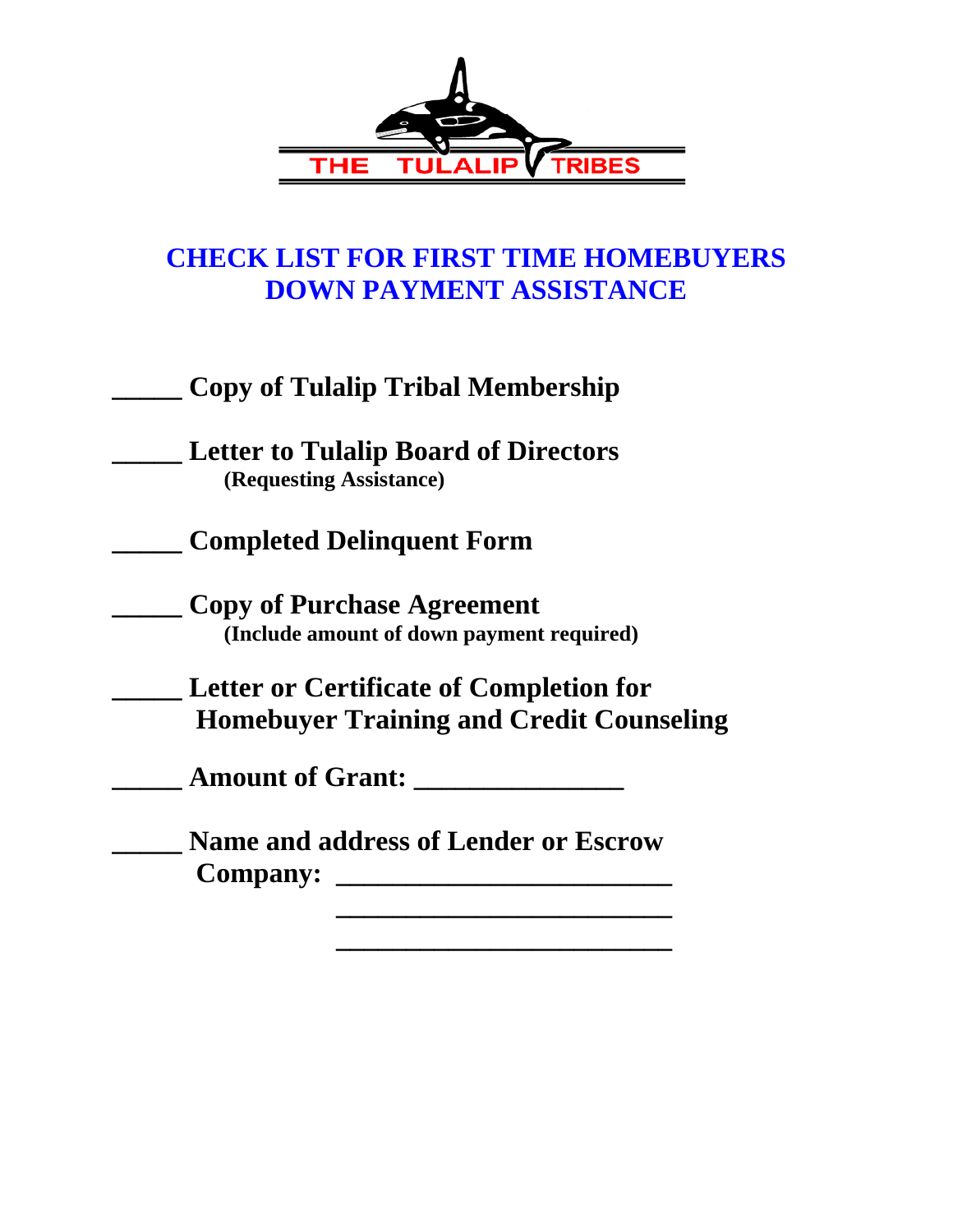## **Down payment Policy for First Time Homebuyers**

The Down Payment Assistant Policy (DPAP) will govern the disbursement of funds that provide assistance to any qualified Tulalip Tribal Member within the accustom areas of the Tulalip Tribes who do not presently own, have title or has entered into a legal binding purchase agreement of a modular or stick framed home.

- 1. Awards will be in the form of a Grant based on 1.70% of the home loan with a cap not to exceed \$5,000.00.
- 2. Awards are to First Time Homebuyers only that complete three (3) hours of homebuyers training and three (3) hours of credit counseling by a certified lender or financial counseling agency.
- 3. Down Payment Grants can be used towards the purchase of a modular or stick framed home that are built or placed on a permanent foundations that are located within the accustom areas of the Tulalip Tribes.
- 4. Applicants must be a Tulalip Tribes member 18 years of age or older.
- 5. Applicants must provide a copy of their purchase agreement at the time of application.
- 6. The award will be in the form of a one-time grant to the borrower(s) that can be used towards the purchase of a new modular or stick framed home to cover only down payments, closing costs or escrow fees.
- 7. Applicant cannot be delinquent on any debt owed to the Tulalip Tribes or departments or programs governed under the Tulalip Tribes.
- 8. All awards will be made directly to the lending institution or Escrow Company in the name of the borrower(s).
- 9. Grants cannot be used for the purchased of any Federal or Tribal subsidized home loan program.

End.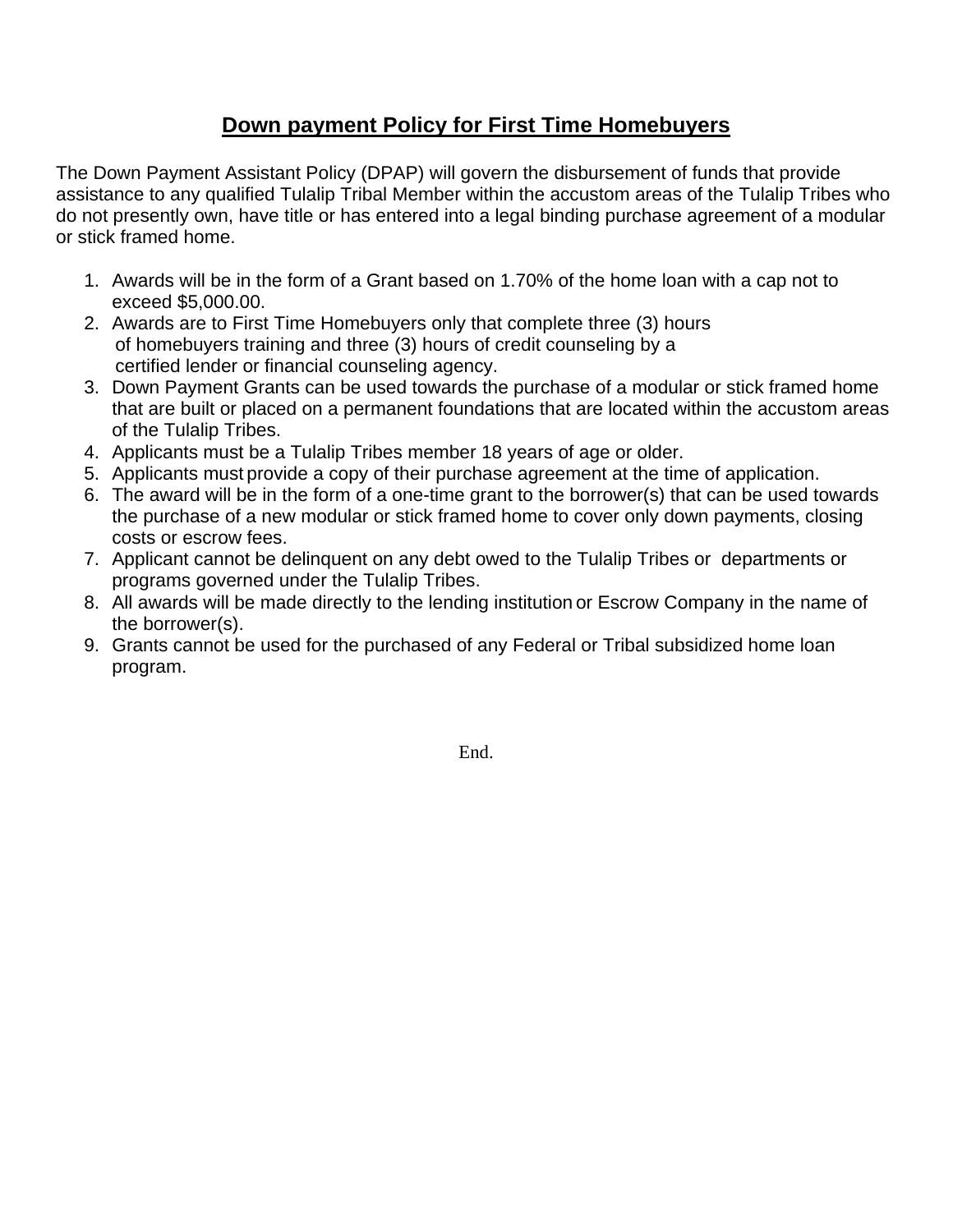| <b>Tulalip Tribes Housing Assistance Program</b><br>(T.T.H.A.P. PROGRAM)<br>Type of Home: __________<br>(Ex. Stick Built, Manufactured, Other)<br>Letter or Certificate of Completion: _____ | <b>THE</b><br>Construction Department<br>6319 23rd AVE NE<br>TULALIP, WA 98271 | <b>TRIBES</b><br>Ashlynn Crolley<br><b>Tribal Mortgage Specialist</b><br>360-651-3359 Phone<br>360-651-3662 Fax                                                                                                                |  |
|----------------------------------------------------------------------------------------------------------------------------------------------------------------------------------------------|--------------------------------------------------------------------------------|--------------------------------------------------------------------------------------------------------------------------------------------------------------------------------------------------------------------------------|--|
| <b>Address of Property Being Purchased:</b><br>Do you own the Property? ________<br>Tribal Enrollment #: ____________                                                                        |                                                                                |                                                                                                                                                                                                                                |  |
|                                                                                                                                                                                              |                                                                                | Date: the contract of the contract of the contract of the contract of the contract of the contract of the contract of the contract of the contract of the contract of the contract of the contract of the contract of the cont |  |
|                                                                                                                                                                                              |                                                                                |                                                                                                                                                                                                                                |  |
|                                                                                                                                                                                              |                                                                                | Amount of Grant Requesting:                                                                                                                                                                                                    |  |
|                                                                                                                                                                                              |                                                                                |                                                                                                                                                                                                                                |  |
|                                                                                                                                                                                              |                                                                                |                                                                                                                                                                                                                                |  |
|                                                                                                                                                                                              |                                                                                |                                                                                                                                                                                                                                |  |
|                                                                                                                                                                                              |                                                                                |                                                                                                                                                                                                                                |  |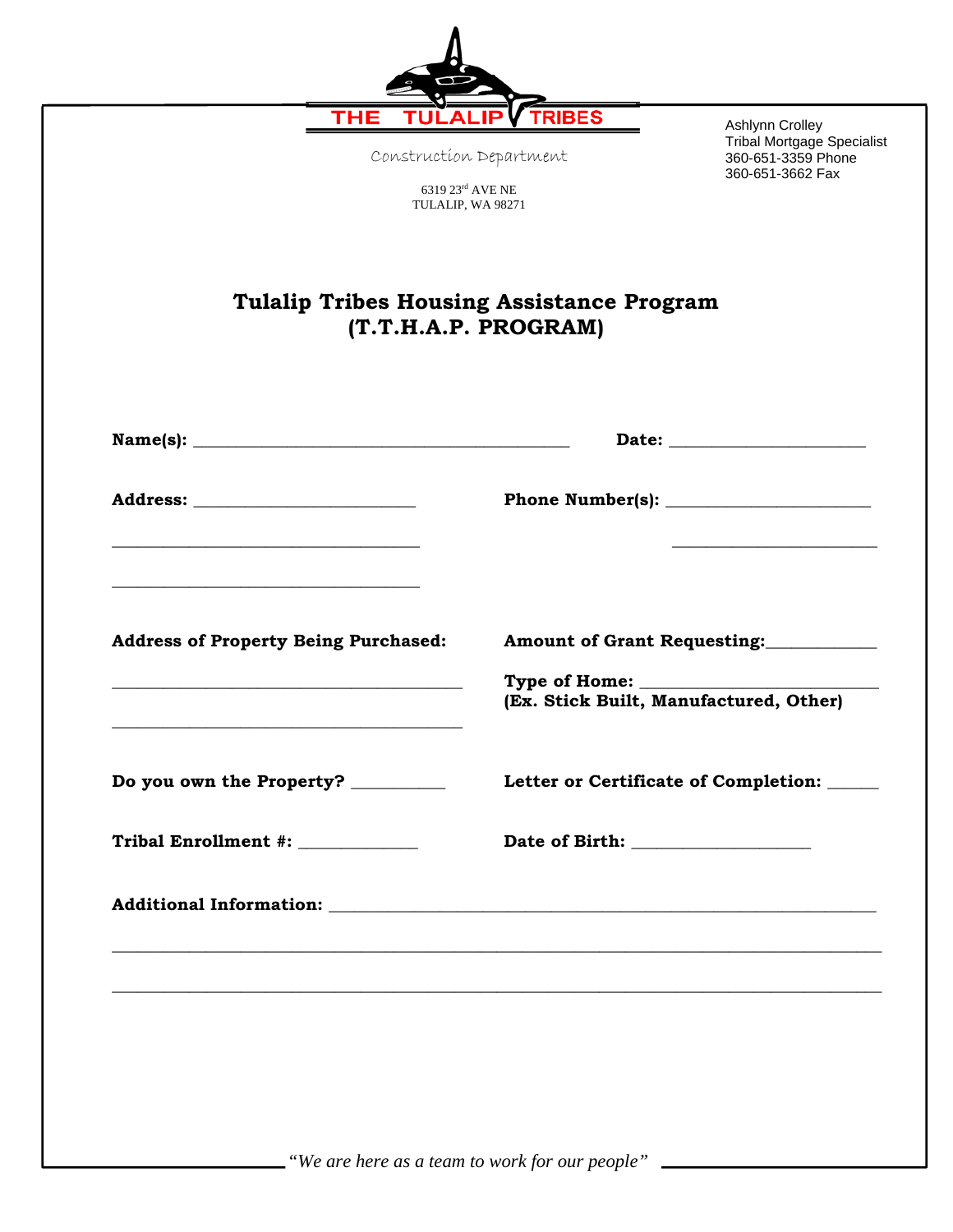Construction Department

6319 $23^{\rm rd}$  AVE NE TULALIP, WA <sup>98271</sup>

## **Authorization to Release Information**

I, \_\_\_\_\_\_\_\_\_\_\_\_\_\_\_\_\_\_\_\_\_\_\_\_\_\_\_\_\_\_\_\_\_\_ authorize the Tulalip Tribes TTHAP Program to release all information required for this Grant. The release of information by you is authorized whether such information is of record or not. I do hereby release you and all person, agencies, agents, employees, firms, companies, or parties affiliated with you from any damages resulting from providing such information. This authorization is valid for ninety (90) days from the date of signature below. Please keep a copy of my release request for your files.

Signature Date

 $\frac{1}{2}$  , and the set of the set of the set of the set of the set of the set of the set of the set of the set of the set of the set of the set of the set of the set of the set of the set of the set of the set of the set

\_\_\_\_\_\_\_\_\_\_\_\_\_\_\_\_\_\_\_\_\_\_\_\_\_\_\_\_\_\_\_\_\_\_\_\_\_\_\_\_

Print

Signature(S) Date

Print

*"We are here as a team to work for our people"* 

 $\overline{\phantom{a}}$  , and the contribution of the contribution of the contribution of the contribution of the contribution of the contribution of the contribution of the contribution of the contribution of the contribution of the



 $\_$  , and the contribution of the contribution of  $\overline{\phantom{a}}$  ,  $\overline{\phantom{a}}$  ,  $\overline{\phantom{a}}$  ,  $\overline{\phantom{a}}$  ,  $\overline{\phantom{a}}$  ,  $\overline{\phantom{a}}$  ,  $\overline{\phantom{a}}$  ,  $\overline{\phantom{a}}$  ,  $\overline{\phantom{a}}$  ,  $\overline{\phantom{a}}$  ,  $\overline{\phantom{a}}$  ,  $\overline{\phantom{a}}$  ,  $\over$ 

Ashlynn Crolley

Tribal Mortgage Specialist 360-651-3359 Phone 360-651-3662 Fax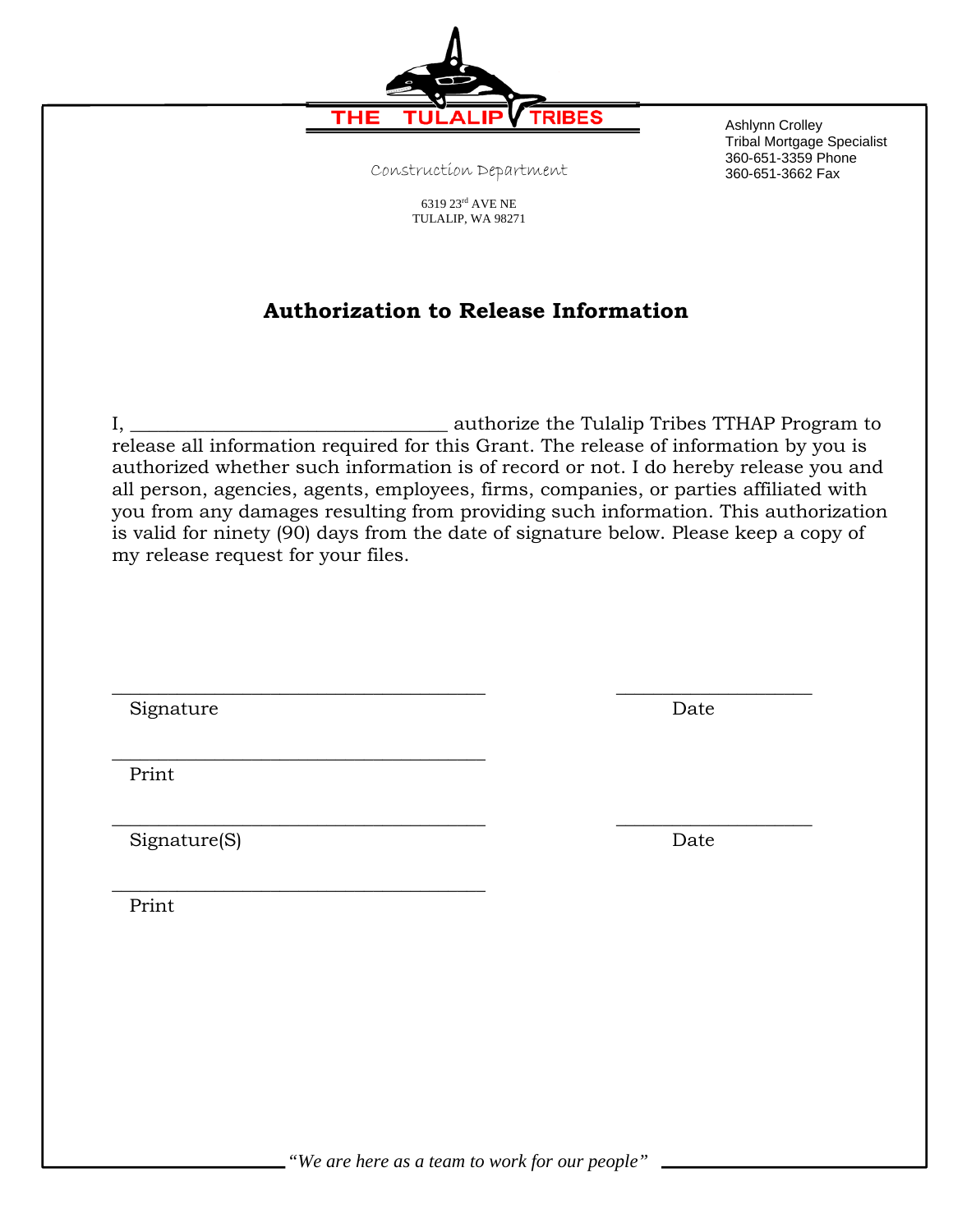

Construction Department

Ashlynn Crolley Tribal Mortgage Specialist 360-651-3359 Phone 360-651-3662 Fax

 $6319\ 23^{\text{rd}}$  AVE NE TULALIP, WA $98271$ 

## **Tulalip Tribes Housing Assistance Program**

Dear Board of Directors:

Applicant's Signature

Date

"We are here as a team to work for our people"